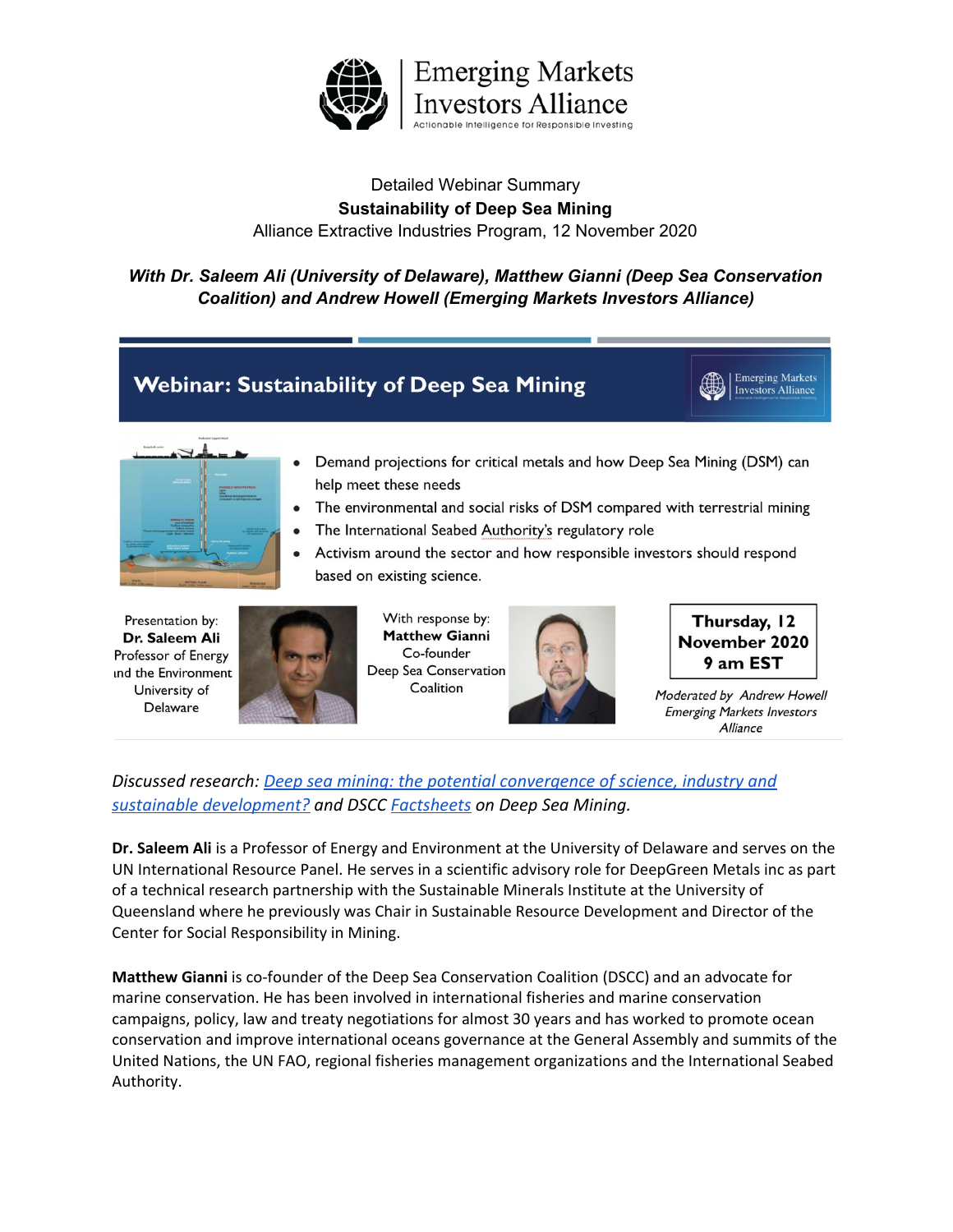

See Dr. Ali's presentation [here.](https://www.eminvestorsalliance.org/sites/default/files/d/WGCalls/DeepSeaMining_SaleemAli.pdf)

#### *\*\*\**

#### *Andrew Howell*

Thank you all for joining the Emerging Markets Investors Alliance monthly webinar on the extractive industries. This discussion is part of a series of topics related to the mineral transition in mining. We had a webinar on lithium mining in northern Chile, and we've talked about resource governance in the Congo and what that means for cobalt supply. This webinar brings us outside the terrestrial sphere to the deep seabed – a topic which certainly is new to me and which is somewhat controversial, as it turns out, so this is a good opportunity to have a look at this from a couple of perspectives. We have professor Saleem Ali of University of Delaware who has very kindly agreed to share his expertise, as well as Matt Gianni of the Deep Sea Conservation Coalition, which is opposed to deep sea mining, who can provide a response to Saleem's presentation and an alternate view. Without further ado I'll pass it on to Saleem.

#### *Saleem Ali*

Thank you, Andrew. The role of investors in an activity such as Deep Sea Mining – making sure these kinds of ventures are done responsibly – is exceedingly important, and we're seeing that investors can have a really positive impact in this regard. As was mentioned, I have a science advisory role for Deepgreen Metals. This is a scientific research role; all deep sea mining activity is being explored under a public-private partnership model, and so inevitably one has to engage with industry. One of the reasons why I was willing to engage with this company, in terms of doing peer reviewed publications, was because I saw that they actually had a lot of science engagement. On the board of the company you have the former Chief Ocean Scientist for Conservation International and the co-founder of the Ocean Health Index: when I observed that there were scientists who had worked on the oceans for much of their careers in executive positions, I felt within my comfort zone. This is, by the way, noticeably different from terrestrial mining companies, where you rarely have scientists on the governing board.

Three years ago, I was the lead author on a paper published in Nature, a notable scientific journal, where groups of geoscientists and environmental planners like myself looked at the issue of mineral supply and governance at the international level. We were especially concerned about how the targets for the Paris Climate Agreement were going to be met; if we were going to invest in renewable energy infrastructure or the transition to green mobility. We were concerned that there was no international governance mechanism around minerals or *terrestrial* mining; there *is* a governance mechanism for oceanic minerals, the International Seabed Authority, which isn't perfect but it does exist. I'll share some of the key observations from the paper.

One of the key takeaways was that ore grades are declining – this means that you have to create far more waste in order to get the resource that you want. There is a distinction between a resource and a reserve in geology: a resource is what is extractable from a geological perspective, and a reserve is what is *economically* extractable. All oceanic minerals are currently resources. In this slide, the concentration of metals in these particular nodules is very high, with manganese, nickel, copper, cobalt, and on the right you can see a table from a recent peer reviewed publication from Jim Hein at the US Geological Survey comparing the total nodule resource in the Clarion-Clipperton Zone – this is the region, between Mexico and Hawaii, which is most likely to have extraction proceed.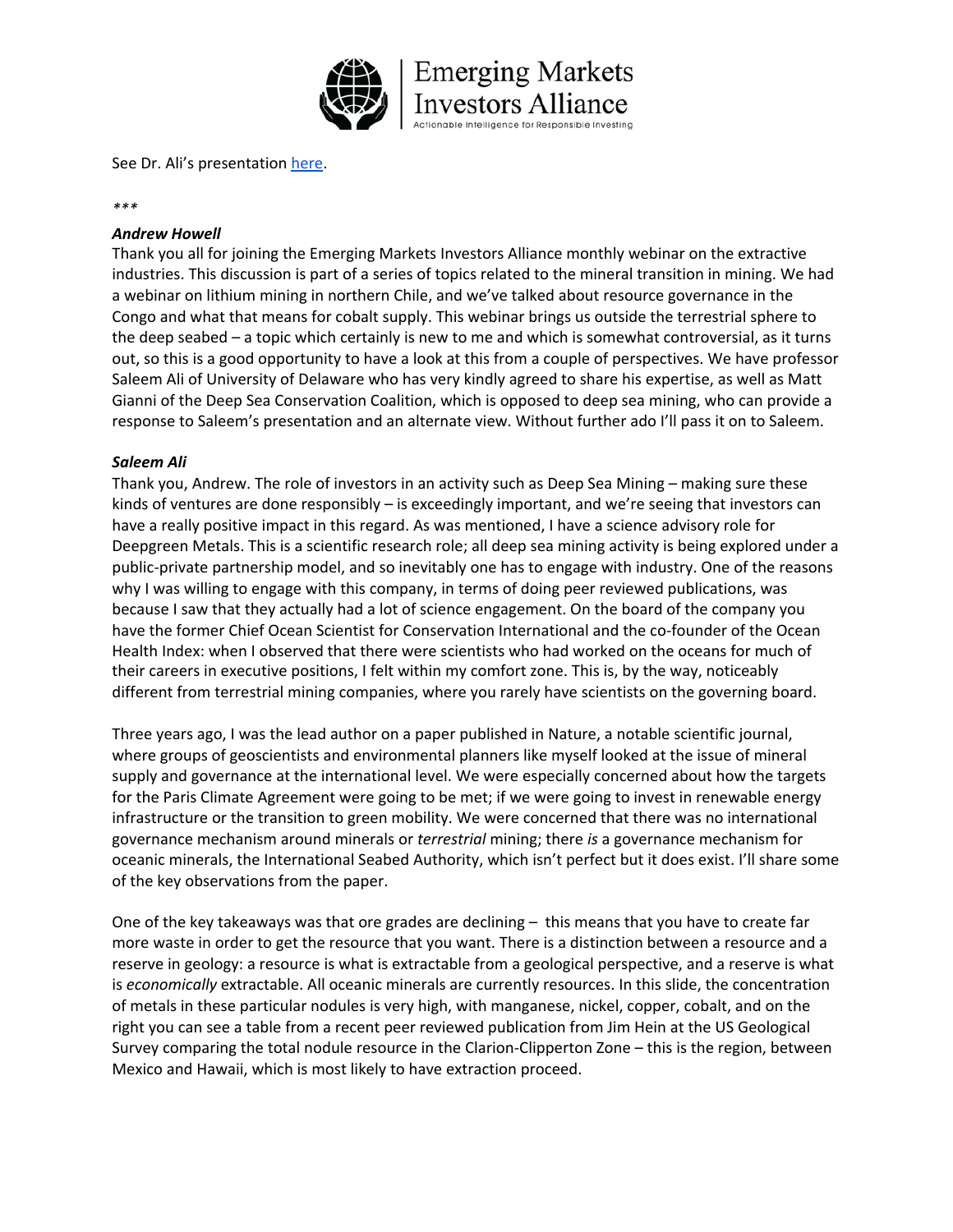

Responsible Investing

Ore gradation of nodules



| <b>ND</b><br>Steel batteries<br>5.200<br>Manganese<br>5.992<br><b>ND</b><br>Nickel<br>274<br>150<br>Stainless steel, superalloys, wind<br>turbines, batteries<br>226<br>1.000<br>5.600<br>Electrical, electronic, most high-tech<br>Copper<br>products<br>900<br>1.200<br>Titanium<br>67<br>Aerospace, superalloys<br><b>ND</b><br>Cobalt<br>44<br>13<br>Batteries, superalloys, electromagnets<br><b>TREE</b><br><b>ND</b><br>15.1<br>128<br>Turbines, high-tech smartphones etc.<br>Molybdenum<br>19<br>Steel for strength and hardness<br>12<br>25.4<br>Vanadium<br>9.4<br>38<br>~163<br>Steel alloys, jet engines<br>6.5<br>77<br><b>ND</b><br>Zirconium<br>Nuclear industry<br>Thallium<br>4.2<br>Photoresistors, infrared optics<br>0.0007<br>0.65<br>2.8<br>Lithium<br>11<br>62<br>Batteries, aircraft |
|---------------------------------------------------------------------------------------------------------------------------------------------------------------------------------------------------------------------------------------------------------------------------------------------------------------------------------------------------------------------------------------------------------------------------------------------------------------------------------------------------------------------------------------------------------------------------------------------------------------------------------------------------------------------------------------------------------------------------------------------------------------------------------------------------------------|
|                                                                                                                                                                                                                                                                                                                                                                                                                                                                                                                                                                                                                                                                                                                                                                                                               |
|                                                                                                                                                                                                                                                                                                                                                                                                                                                                                                                                                                                                                                                                                                                                                                                                               |
|                                                                                                                                                                                                                                                                                                                                                                                                                                                                                                                                                                                                                                                                                                                                                                                                               |
|                                                                                                                                                                                                                                                                                                                                                                                                                                                                                                                                                                                                                                                                                                                                                                                                               |
|                                                                                                                                                                                                                                                                                                                                                                                                                                                                                                                                                                                                                                                                                                                                                                                                               |
|                                                                                                                                                                                                                                                                                                                                                                                                                                                                                                                                                                                                                                                                                                                                                                                                               |
|                                                                                                                                                                                                                                                                                                                                                                                                                                                                                                                                                                                                                                                                                                                                                                                                               |
|                                                                                                                                                                                                                                                                                                                                                                                                                                                                                                                                                                                                                                                                                                                                                                                                               |
|                                                                                                                                                                                                                                                                                                                                                                                                                                                                                                                                                                                                                                                                                                                                                                                                               |
|                                                                                                                                                                                                                                                                                                                                                                                                                                                                                                                                                                                                                                                                                                                                                                                                               |
|                                                                                                                                                                                                                                                                                                                                                                                                                                                                                                                                                                                                                                                                                                                                                                                                               |
| Yttrium<br>2.0<br><b>ND</b><br>Red phosphor for televisions<br>0.6                                                                                                                                                                                                                                                                                                                                                                                                                                                                                                                                                                                                                                                                                                                                            |
| <b>ND</b><br>Semiconductors<br>1.4<br>1.6<br><b>Arsenic</b>                                                                                                                                                                                                                                                                                                                                                                                                                                                                                                                                                                                                                                                                                                                                                   |
| <b>ND</b><br>1.3<br>6.3<br>High-strength steel, superalloys,<br>Tungsten<br>electrodes                                                                                                                                                                                                                                                                                                                                                                                                                                                                                                                                                                                                                                                                                                                        |
| Tellurium<br><b>ND</b><br>0.08<br>0.05<br>Solar cells, superalloys                                                                                                                                                                                                                                                                                                                                                                                                                                                                                                                                                                                                                                                                                                                                            |

ta: TREE, total arion-Clipperton Zone; ND, no data; TREE,<br>ons of CCZ nodules in place on the seafloo<br>ed plus indicated resource that includes res<br>currently subeconomic<sup>129</sup>. "Terrestrial reso The called in TABLE T. These related<br>reserves), marginally economic and so<br>occurring material in or on the Earth's<br>slly feasible<sup>110</sup>.

Hein, J. R., Koschinsky, A., & Kuhn, T. (2020). Deep-ocean polymetallic nodules as a resource for critical materials. Nature Reviews Earth & Environment, 1(3), 158-169. https://doi.org/10.1038/s43017-020-0027-0

The global terrestrial reserve base in some cases, for example for manganese, is comparable, and the resource base in many cases hasn't even been ascertained because there hasn't been the same degree of engagement and in many cases it's becoming very difficult to actually do geological exploration in terrestrial sites because of competing land uses. What's really interesting here is cobalt. Cobalt is particularly high in terms of the resource base compared to the reserve base and cobalt is going to be particularly important with regard to batteries for electric cars.

The other thing which we observed in this paper was that the delay between discovery and development of new terrestrial mineral extraction projects was getting longer. The average time was 15 to 20 from the point of exploration to the point of the start date. So there is a huge time lag between terrestrial mining start and extraction. Why was this happening? Another paper we've published in the National Academy of Sciences examines a framework where social conflict was the main determinant of project risk in mining, so there is immense community conflict, particularly indigenous conflicts with mining companies. Another interesting dynamic is that the private sector markets for exploration in terrestrial mining are dominated by gold. Gold is largely a luxury metal – small amounts are used in electronics, but 70 to 80 percent is used in jewellery. So the incentives on the market side to invest in exploration are profit driven, so you end up with a deficit in terms of the exploration companies you might see at the prospective development Association Canada meeting in Toronto every year – which is the big festival of exploration. It can vary a lot, but one third of the market is gold. Environmental planners like myself are trying to move towards a circular economy; there's no doubt that natural systems are circular and we should aspire towards circularity in human systems. We looked at recycling in this paper, too, with some of the data coming from Steve North Theatre University of Technology at Sydney in Australia. We looked at the potential for recycling meeting the demand for copper. The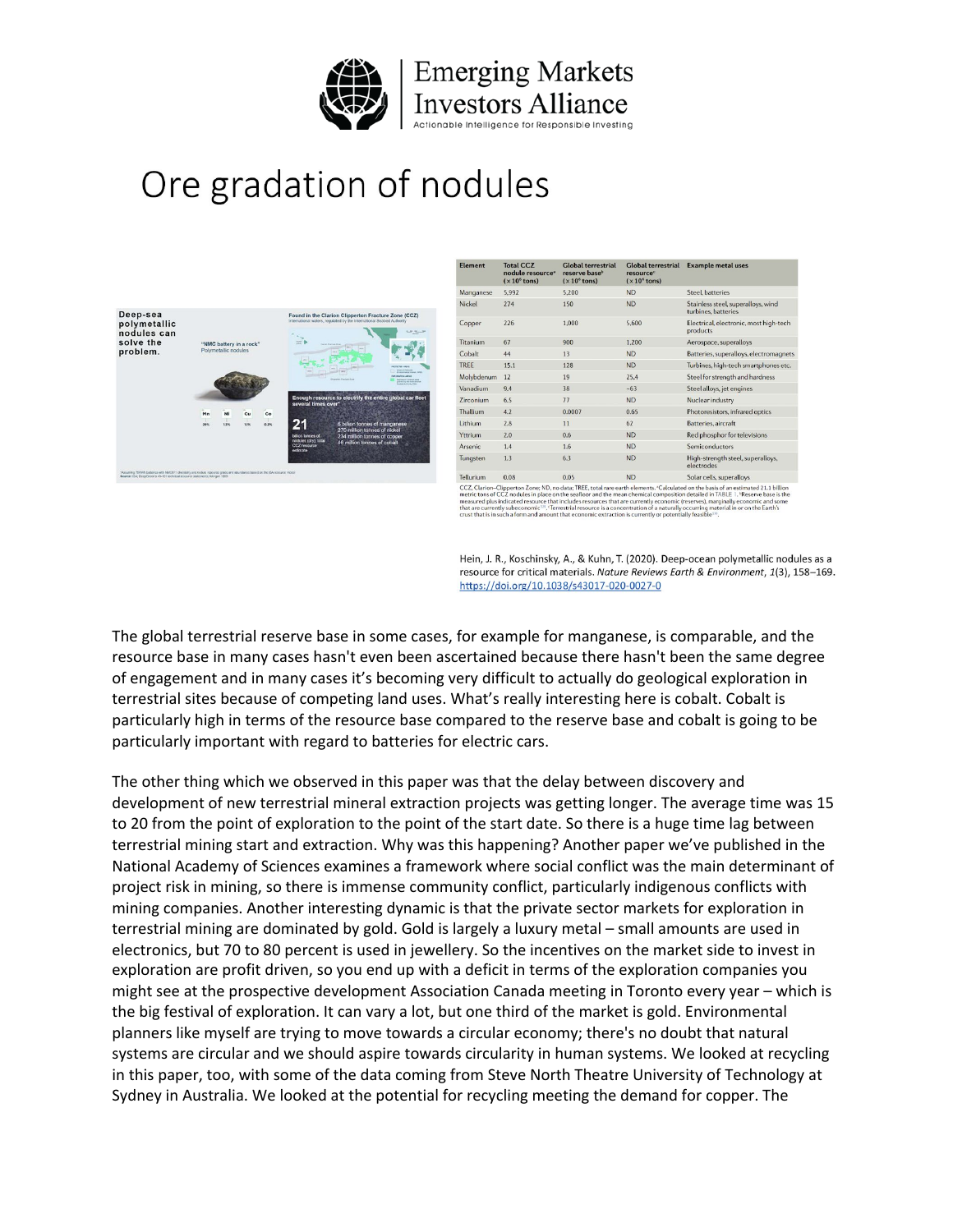

modelling clearly shows that recycling – even for copper, for which we have actually a very large metal stock – is not going to be enough to meet the demand for infrastructure. For some of these new exotic metals, there's absolutely no way that recycling is going to be able to meet that demand in the short term because of the technologies that are going to be developed, such as batteries. Eventually, the batteries will be very good to recycle but you have to build a stock *to* recycle – that is the challenge.

## The Demand Rise is Unprecedented for Green Technologies



This is demand projections data from Bloomberg – there are lots of different scenarios for metal demand projections. There is no doubt that the demand is increasing in remarkable terms because of new technology; here you can see up to 2030, where projections are particularly high for graphite and for cobalt.

#### *Andrew Howell*

Question on your chart; does this depict net demand? Does it account for recycling and demand that may disappear due to the transition and other factors?

#### *Saleem Ali*

This is the projected demand if we are going to try and meet some of the Paris Climate Agreement targets with regard to the renewable energy transition and the battery transition. It doesn't provide information on supply, so it isn't *net* demand. This next slide, which is just for copper, shows peak supply and peak demand, and the dotted line shows that recycling will eventually be able to meet demand after a certain period, 50 or 60 years from now. We've done some work in China, where they have very large recycling stores for some metals – they may be able to meet demand much sooner. Then, they will have recycling products – or what we call urban mining – available as a supply source, mostly for their own domestic needs or particular infrastructure.

So you have decreasing ore grades, and you have deeper mines with greater emissions and waste production. Tailings is, of course, a global concern. You have energy and water consumption increasing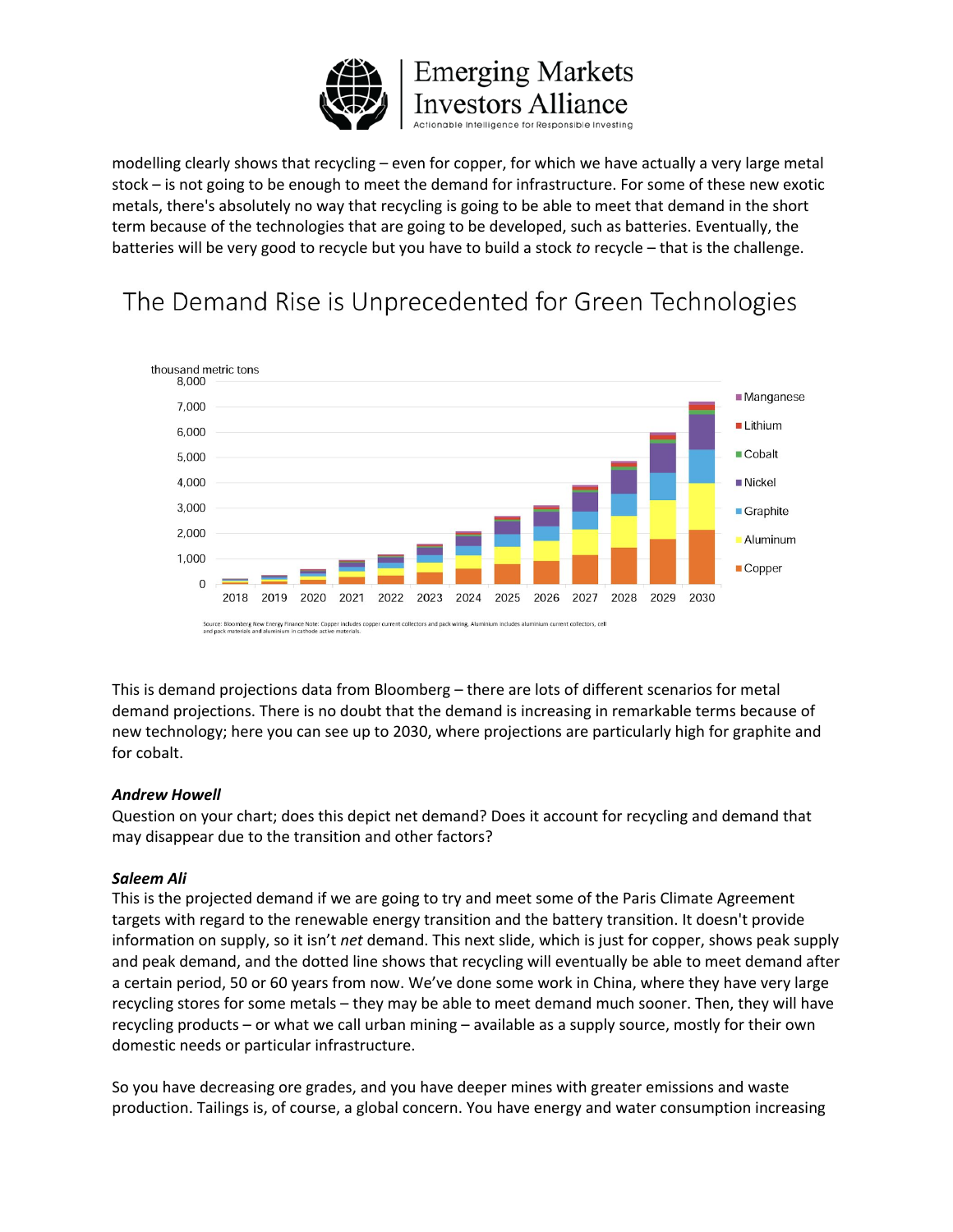

as the ore grades decline, and increasing competition for land use which is leading to immense conflict, sometimes violent. Many of our friends in the NGO community have done admirable work in this regard, trying to champion the environmental defenders. The highest number of assassinations of Global Witnesses were related to extractive industry defenders of environmental ecosystems, who were killed by proponents of industry, especially in South America. There is a very serious violent conflict problem with regard to extraction on land, which leads me, in part, to my interest in the opportunities in the ocean.

So, what are the opportunities? I've already mentioned building the stock for recycling and creating a circular economy. Resource efficiency is something else we should aim for – this is one of our main goals at the International Resource Panel. There are limits to this – I just completed a report with professor Edgar Hurt in Norway which asks how much you can get out of resource efficiency to mitigate climate change. There are some prospects, but there are limits as well.

Oceanic metals come in as part of the solution  $-1$ 'm approaching this from a systems perspective, not as a proponent of one industry or another. This is a tellurium reserve – the world's largest resource – tellurium is one of the metals used in solar panels. Cadmium telluride is an important part of some of the new generation of solar panels. A British Geological Survey a few years ago found this huge seamount near the Canary Islands which has an enormous tellurium deposit. From a biodiversity perspective, this is a concern. A lot of these mines are located in highly sensitive terrestrial ecosystems, and there is a qualitative value difference between different terrestrial ecosystems – there is a qualitative difference between the biodiversity of Ohio and the biodiversity of the Amazon rainforest. The per unit biodiversity in some terrestrial ecosystems is enormous. Oceans are home to a very unique biodiversity: very particular niches, very special places and certain kinds of organisms that you don't find anywhere else. We want to conserve them as best we can, but we cannot neglect these ecosystems either. In the deep ocean you do not have, for example, plants. So one entire genre of biodiversity is not present in the deep ocean, *but* you have phenomenal microbes.

One thing worth thinking about in this context is the precautionary principle. This is used to argue against any activity in the deep sea. The precautionary principle dates back to the 1992 Rio Declaration, where it was laid forward as a framework for environmental planning. We need to be clear: well intentioned as it is, it is not a science based principle. In fact, it can often impede science. For example, if we followed the precautionary principle to the letter during the pandemic, we would actually not be doing a lot of clinical trials for vaccines. So the precautionary principle is a risk based decision making tool, but it should not be masqueraded as science per se. It's very important normatively for people to make their decisions – we are not scientific automatons and we should make decisions based on other principles. But let's not conflate it with something inherently scientific, although it is often presented this way. The International Union for Conservation of Nature prepared a very detailed primer, a lot of which comes back to some kind of balancing act around the degree of risk and the degree of benefits and ensuring such benefits fully reach fruition.

This is where deep sea mining becomes important, because the opportunity is to use these metals for mitigation of climate change emissions and a transition to a green technology. So, you have to consider the precautionary principle in that context. It's often used to argue for moratoria, which is what a lot of our friends in the conservation community are currently doing. Moratoria work in certain contexts, where there isn't an immediate trade off situation. For example, the Antarctic treaty has a moratorium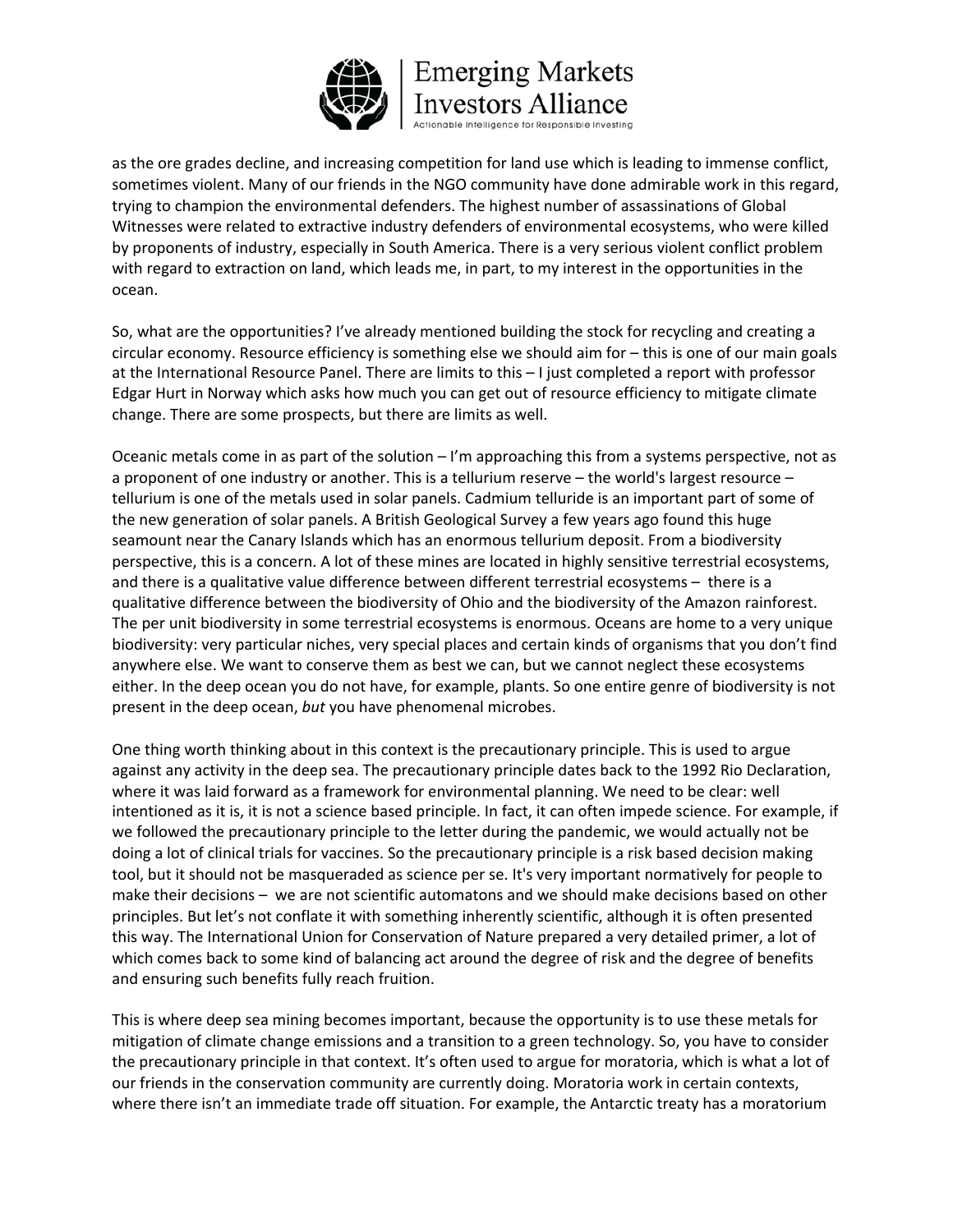

elligence for Responsible Investing

on extractive industries which I totally support – right now, there is no viable proposition for mining in Antarctica for a variety of reasons. In more imminent situations, the moratoria argument has been rejected most recently in the Convention on Biological Diversity regarding gene drive technology. In 2018, there was a resolution on the floor of the CBD to have a moratorium on gene drive. My friends in the NGO community, well-intentioned as they are, can often blur the scientific consensus. For example, 107 Nobel Prize winners signed a letter in 2016 affirming that GMOs, in certain conditions, are absolutely safe and the science is absolutely clear. Despite this, we still have the precautionary principle driving activism around particular genetic technologies. We have to be careful, of course, you have to follow the protocols. For example, we don't want Crispr Gene Editing to be used in stem lines for cells where you could suddenly extrapolate to use in humans. But what was proposed was to use it for eradicating malaria in mosquitoes. The benefits of eradicating malaria are considerably greater than the perceived risk.

Biodiversity concerns are absolutely valid, but we have to think through them from a systems perspective. With hydrothermal vents, for example, we have to be very careful. This is where you have those marvellous organisms you see in documentaries; phenomenal chemosynthetic systems that produced energy without sunlight, largely due to volcanic activity. These will probably be the lowest priority for extraction because of these biodiversity concerns. There are some interesting restoration properties of those ecosystems, but still, I think this is where most caution is in order. The concern with seamounts, where you have these crusts and other very interesting geological features, is that there could be interaction with fishing. That's also going to be of lower priority; right now, the real action is around these polymetallic nodules because they are in this area where the relative level of biodiversity is more manageable and there is more homogeneity. According to the International Seabed Authority's approach, you must have reference zones – conservation areas which are of as equal quality as the area where extraction is happening, so that you can still preserve the species diversity. This requires a lot of careful research through the process of licencing. This is a unique feature of this deep sea mining system: in terrestrial mining, a company is never asked to set aside a reference zone. Overall, the approach is one which is still following the precautionary principle but considering it in context with the benefits in the systems approach.

The other concern, of course. is with environmental justice. There have been lots of terrestrial mining conflicts related to equity. One of the interesting features of deep sea mining is that there are small island developing states who are involved in some of the activity; this as a way for them to achieve an alternative development trajectory. We know what has happened recently in Australia with Rio Tinto and the desecration of the aboriginal heritage sites – these are real concerns for a lot of terrestrial mining projects. On the oceanic side, there aren't any communities to displace; the same concerns aren't at play. In fact, you could potentially achieve a net positive impact for some of the states involved.

This is the cobalt profile – most of the cobalt is in the Congo. You might ask, *what would happen to the Congo if more cobalt is found under the sea?* Under the ISA, there are mechanisms to ensure that affected countries receive some measure of compensation. Going back to my first slide about mineral governance and why I became interested in this issue, it's a very unique effort at the international level to have governance of mineral resources, which, again, we do not have for terrestrial mining.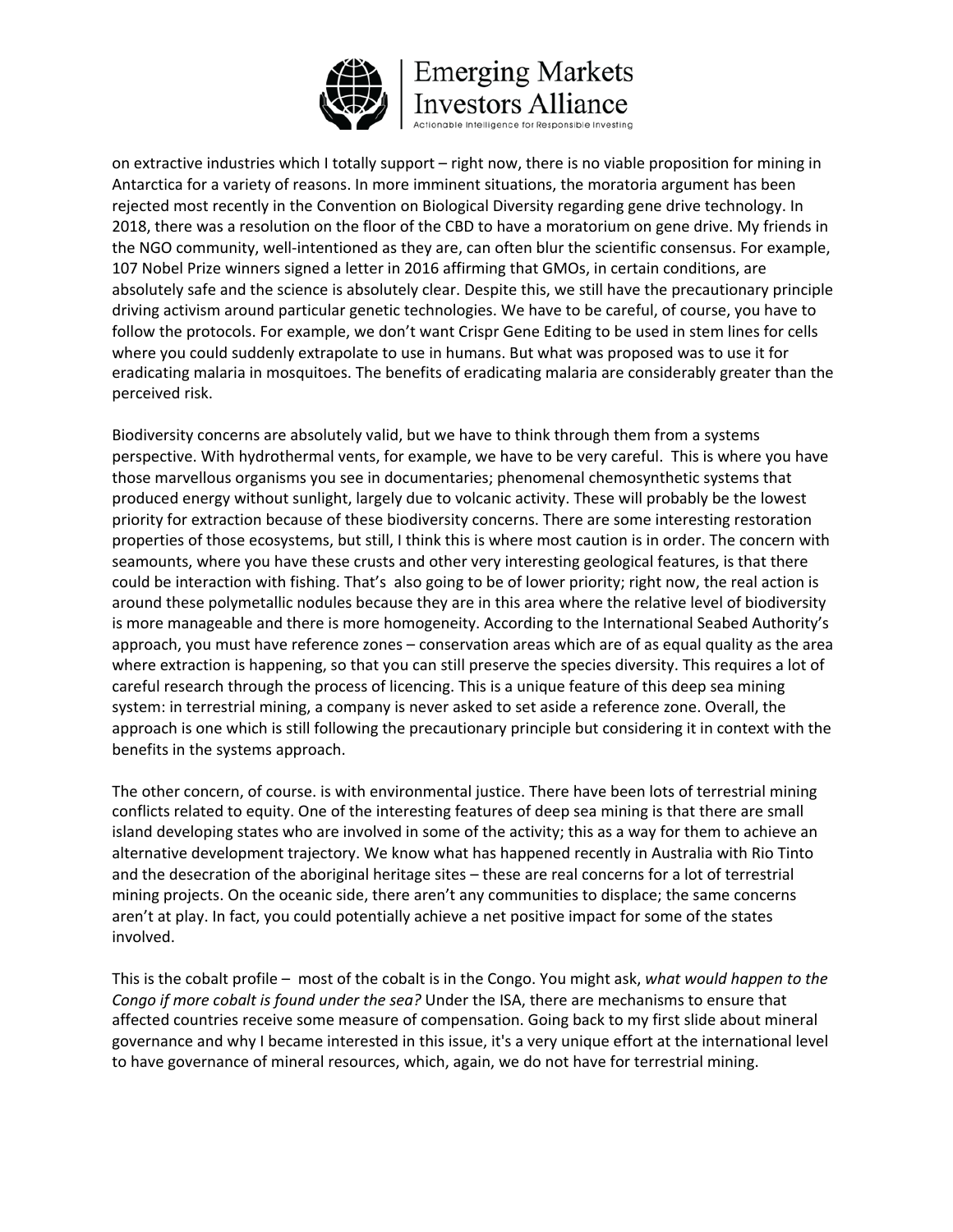

The system that's being proposed for tailings nodules is going to have far less waste generation than before. We've just submitted a paper to the Journal of Industrial Ecology, which looks at a waste comparison of terrestrial and oceanic minerals. This paper should also highlight some benefits with regards to the tailings question and waste generation. This is the ISA regulatory process itself – I've highlighted here that Nauru and Kiribati, two small island states, were involved as partners. This is an opportunity to benefit from their interaction with the international community, whereas they have very few other steady revenue-generating options beyond tourism, which is vulnerable. So the Cook Islands, Jamaica, Kiribati, Nauru, Tongo – these are the countries who are engaged. There are some who are not – Fiji is not interested – but that's fine because Fiji has as many other options.



Metals for clean water distribution systems. Use of desalinization as primary water source. Not competing with local water users



Clean, competitively priced metals providing clean energy solutions



Seafloor Minerals Can Contribute

Access to development opportunities for States otherwise resource-poor



Enabling industry advancements in innovative technology and infrastructure solutions



11 :

Reduce land-use conflicts. Metals for housing and basic



Focus on high grade resources, minimizing waste. Minimize use of water, land, chemicals,



**Clean metals** supporting clean energy solutions

Se or



Environmental responsibility leaders through transparency. engineering design, scientific knowledge, data sharing, collaboration



Reduce pressures on land as unique source of critical metals



Collaboration and transparent inclusion of science. industries, governments, etc.



Dr. Samantha Smith

The ultimate trajectory is moving towards a circular economy, perhaps in 40 or 50 years. The industry themselves is saying this – they don't want to be stuck in the current model forever, and they're thinking about becoming a metal service provider rather than a mining company down the road. Samantha Smith, who has worked with the industry but is now an independent consultant in Toronto, prepared this slide which looks at the ways in which the seafloor minerals can contribute to the SDGs for the 2030 agenda. From my perspective, this is a very interesting opportunity for NGOs to engage. We put together a paper called SMED Model – which stands for Smart Mineral Enterprise Development – that details the role of NGOs in environmental and social risk certification. This is where investors come in; with the stock exchange capital infusion. You need to have better communication between technology developers, where the demand is coming from. These are the green tech firms, and those where the supply will come from – recyclers, mining entrepreneurs – all of this should be connected from a systems viewpoint. NGOs play a very important role in this; IRMA, of which I'm a big fan, has NGOs embedded in their governance system. Kudos to the NGOs for their vigilance, but they need to do it in a pragmatic way such that there is an opening for scientific progress.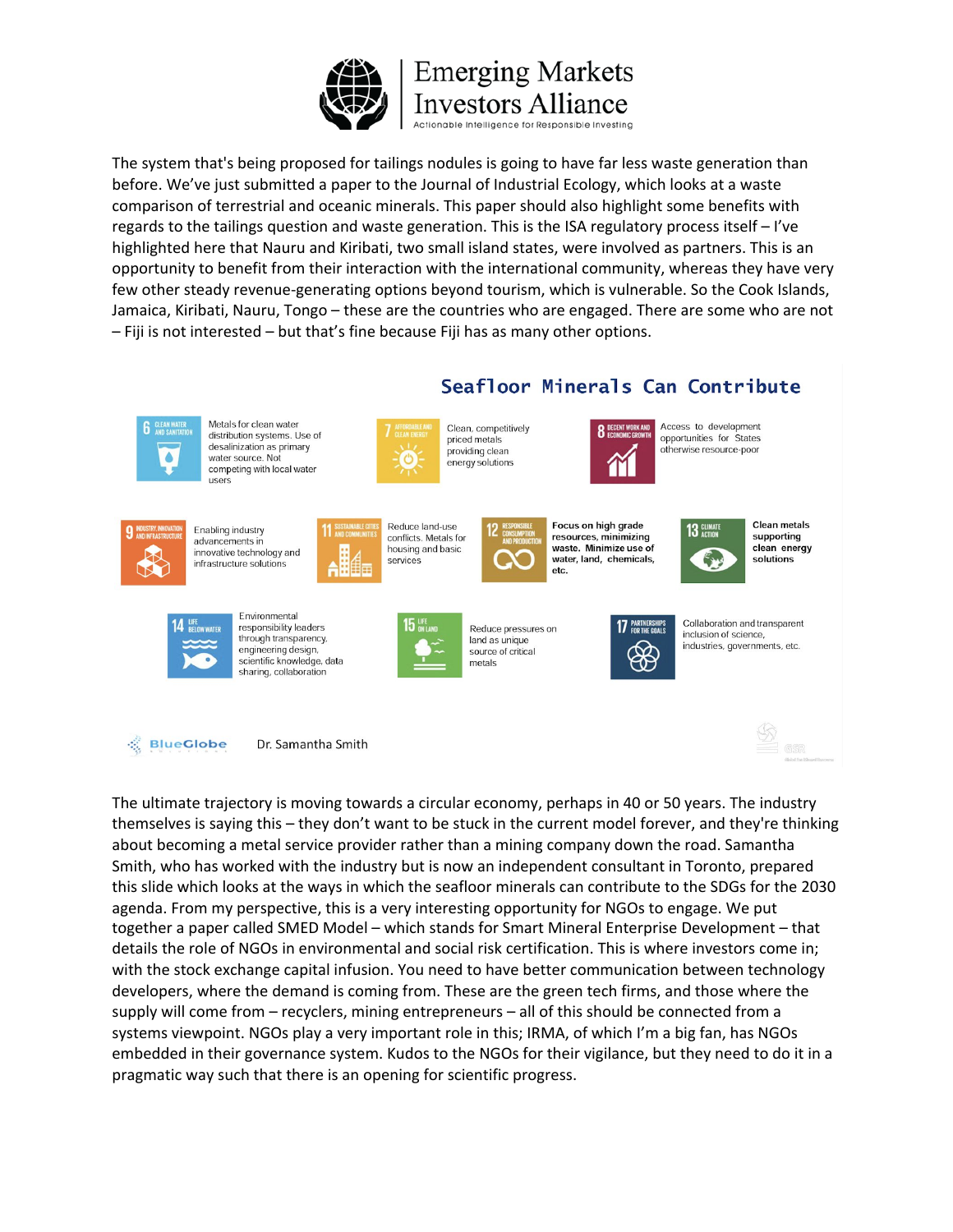

#### *Andrew Howell*

Thank you, Professor Ali – very fascinating presentation that raised a lot of interesting issues. Let's move on to Matt Gianni, so he can share his views on the topic with us.

#### *Matthew Gianni*

Thank you, Andrew, and thank you, Saleem for your presentation. I've been involved in international oceans governance advocacy, policy, and law for about 30 years. I'm the co-author of a number of papers on deep seabed mining, deep sea fisheries, oceans governance, and have been active at the science-policy interface of this issue for the better part of the last decade.

The concerns that stem from the NGO side of the discussion are several fold. Number one: scientists are warning that biodiversity loss will be unavoidable if deep seabed mining is permitted to occur. Most of this loss of biodiversity is likely to be permanent on human time scales, and the notion that offsets can compensate for biodiversity loss in the deep sea is scientifically meaningless – this is the conclusion of an [article](https://www.nature.com/articles/ngeo2983) published in *Nature Geoscience* in June 2017 titled "Biodiversity loss from deep sea mining". I'm a co-author on this paper alongside a number of very knowledgeable deep sea biologists and scientists.

On the question of recovery, another [paper](https://link.springer.com/article/10.1007/s12526-017-0733-0) that came out in special issue of *Marine Biodiversity* from three scientists who have studied the Clarion-Clipperton Zone, where DeepGreen has three of its exploration contracts, concludes that due to the slow growth rate of the nodules, at only 10 millimetres per million years, and overall low sedimentation rates, short term recovery of species impacted in this area is unlikely. The authors state, and I quote "the nodules in the nodule-dependent fauna may take millions of years to recover, and even the partial recovery of the sediment-dwelling fauna" the animals living in the sediment"may take hundreds to thousands of years". Clearly, the impacts are going to be pretty significant. I might add that the ecosystems in this area are recognised to be quite heterogeneous; it's not a single mass of nodules and species spread uniformly across the area between Hawaii and Mexico - the area of greatest commercial interest to the seabed mining industry. So, there are additional concerns about impacts in the water column from the wastewater, the mining fines and the sediment that will be discharged from the collector ships; a recent [publication](https://www.pnas.org/content/117/30/17455) in the Proceedings of the National Academy of Sciences highlights those concerns. Something like 50,000 cubic metres of waste water per day would be dumped over the sides of the ships and these could potentially introduce toxins into the marine food web at depths of 1,000 metres or so, and potentially impact commercial fish species such as tuna as well as migratory species such as whales, dolphins, and sea turtles. This could impact species that drive what is called the biological carbon pump – the process within the oceans whereby carbon is drawn by biological activity from the surface layers of the sea down into the deep abyssal plain and effectively is sequestered by the deep ocean.

Further concern surrounds the actual size of these mining operations. Each company gets a mining licence area from the International Seabed Authority of 75,000 square kilometres. To meet the production targets that have been established, they would need to strip mine about 10,000 square kilometres of that 75,000 square kilometres over the course of a 30 year licencing period. Modelling on plume flows – sediment flows that would be generated by the mining activities themselves on the seabed – indicates that an additional 20,000to 50,000 square kilometres of the licence area would be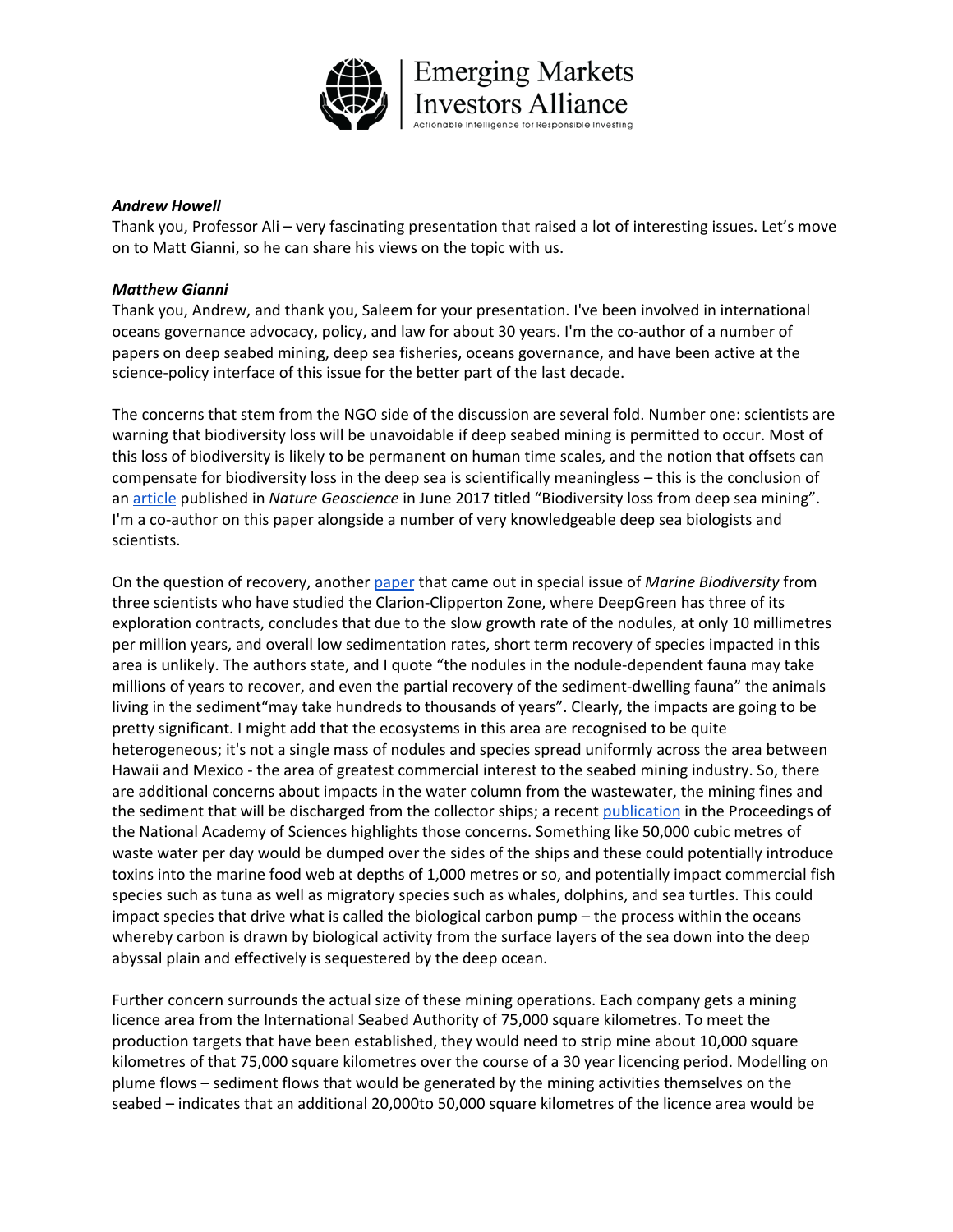

ible Intelligence for Responsible Investing

covered by sediments in the water column on or near the ocean bottom generated by the mining operations on the seafloor which would affect the species that filter feed the nutrients from the water column *beyond* the actual mining sites with concentrations in the water anywhere from 10 to 100 times the concentrations of natural rates of sedimentation. So, you might be asking, *all this for what?* Based on the information from the mining companies doing the exploration through contracts with the International Seabed Authority, just to double annual production of nickel based on the amount currently produced through terrestrial mining, sixty deep seabed mining operations would need to be running per year. For copper, that figure is over 600 deep seabed mining operations per year, and for cobalt it's somewhere between twenty-two and twenty-five per year.

The CEO of DeepGreen Metals, Gerard Baron, has been quoted often about how much metal he thinks the world will need to transition to a green economy. I'm quoting a press release from DeepGreen in March, where he stated: "The green transition is going to require hundreds of millions of tonnes of nickel, copper, and cobalt". Based on the calculations I was referring to earlier, even to produce 100 million tonnes of copper and nickel would require strip mining approximately one million square kilometres of nodules, and over 4 million square kilometres to produce 100 million tonnes of cobalt. And again, the plume flows would extend well beyond the actual mining sites – it's for this reason that quite a few organisations have called for a moratorium on deep seabed mining until we have a much better understanding of these deep sea ecosystems and how they might be impacted by mining, and whether it can be managed. Amongst those calling for a moratorium are the Deep Sea [Conservation](http://www.savethehighseas.org/wp-content/uploads/2019/08/DSCC-Position-Statement-on-Deep-Seabed-Mining_July2019.pdf) Coalition with its 80 members including Greenpeace International, WWF International and Conservation International. The European Parliament has come out calling for a moratorium. Others include the Prime Ministers of Fiji, Vanuatu, Papua New Guinea; the Pacific Council of Churches; Amnesty International; the Special Envoy for the Oceans of the UN Secretary General; the high seas and distant water fishing industry associations in Europe; and increasingly public figures such as David Attenborough and Jane Fonda, amongst others. So, it's not just us advocating for a pause.

There's also the issue of developing country impacts. The International Seabed Authority secretariat recently contracted a study that indicates that developing countries with terrestrial mining interests might be quite significantly adversely impacted by deep-sea mining for the same metals they produce, including countries like Zambia, Republic of Congo, Eritrea, Chile, Laos, Mongolia Peru, Madagascar, Zimbabwe, Gabon, Mauritania, Namibia, and Papua New Guinea. The whole question of environmental and social governance standards is relevant here as well, and they are increasingly linked to global political commitments, as we've seen for example with the Paris Agreement on Climate Change. Note that at the recent UN Biodiversity Summit in September of this year, a [leaders'](https://www.leaderspledgefornature.org/) pledge to reverse biodiversity loss by 2030 was signed by over 79 heads of state, the president of the European Commission, the World Bank, and the GEF, amongst others. The Sustainable Development Goals are also increasingly a factor in informing environmental and social governance standards and policies. Note Sustainable Development Goal 14 ("Life Below Water"), [Target](https://www.un.org/sustainabledevelopment/oceans/#:~:text=Goal%2014%3A%20Conserve%20and%20sustainably,oceans%2C%20seas%20and%20marine%20resources&text=Marine%20protected%20areas%20need%20to,marine%20pollution%20and%20ocean%20acidification.) 14.2, which commits states by 2020 to "sustainably manage and protect marine and coastal ecosystems to avoid significant adverse impacts including by strengthening their resilience and taking action for their restoration". All the science is pointing to the fact that deep seabed mining is likely to be entirely contrary to this target: it will cause significant adverse impacts to marine ecosystems, it will degrade the resilience of deep water ecosystems, particularly in relation to the impacts of climate change which are now being felt in the deep sea as well as in shallow water areas, and cause damage to these ecosystems from which they may never recover. Clearly, this is not something that is consistent with the Sustainable Development Goals.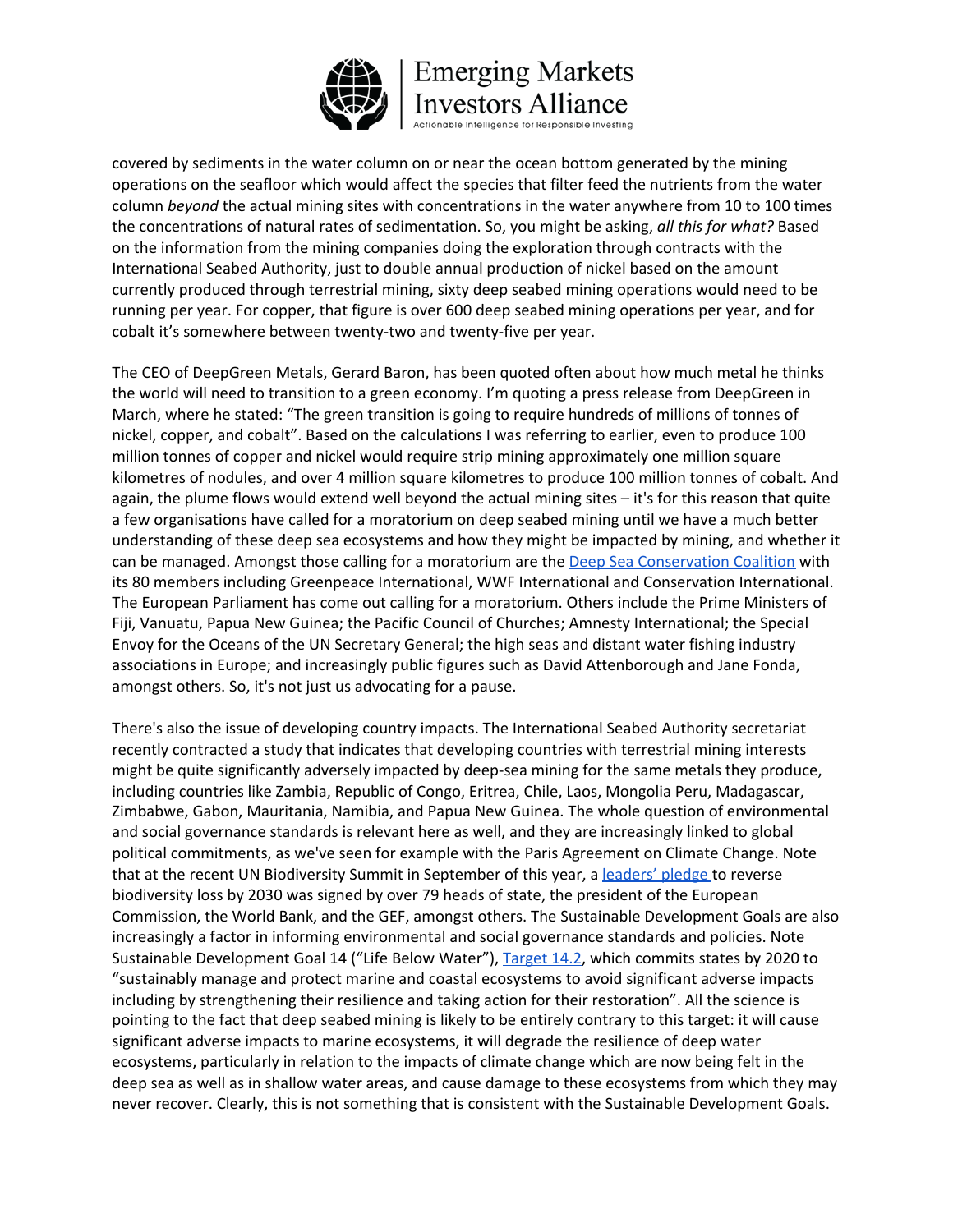

A number of financial institutions are starting to take note of this issue. ABN Amro, Royal Bank of Scotland, and Lloyds Banking Group have all adopted policies against funding in deep seabed mining; UBS recently organised a briefing on deep seabed mining with 40 other banks, which myself and a couple other colleagues participated in; the World Economic Forum has come out warning of potential reputational risks to downstream users of the metals produced from mining in the deep sea.

Coming back to DeepGreen, the company issued a report in April this year which concluded that in order to build a billion electric vehicles by 2050, we're going to either have to mine 156,000 square kilometres of terrestrial areas, or 508,000 square kilometres of seabed to get the cobalt and the nickel needed. However, the report seriously underestimated the size of the area of the ocean that would be impacted. As I mentioned earlier, scientists estimate quite large areas would be impacted by plume flows, and whole ocean habitats in the water column would be impacted by the wastewater flows beyond the 508,000 km2 of seabed directly mined.

More importantly, the report offers a false choice. It's important for us as a society to recognise that we don't need to choose between destroying 156 thousand square kilometres of terrestrial ecosystems or 1 to 2 million square kilometres of deep sea ecosystems. Tesla has announced on Battery Day that their Model 3 car will be using a lithium iron [phosphate](https://www.altenergymag.com/article/2020/01/lithium-iron-phosphate-batteries-are-uniquely-suited-to-solar-energy-storage-heres-why/32565) battery – no nickel, no cobalt. China is experimenting with [hydrogen](https://theicct.org/blog/staff/china-sketching-roadmap-hydrogen-vehicles-aug2020) cell vehicles, and the state owned company SAIC [Motor](https://fuelcellsworks.com/news/saic-group-releases-first-hydrogen-strategy-in-chinas-automotive-industry/), based in Shanghai, aims to roll out at least ten models and produce 10,000 hydrogen vehicles by 2025. IBM [Research](https://www.ibm.com/blogs/research/2019/12/heavy-metal-free-battery/) has discovered a new battery chemistry that is free from *any* heavy metals, like nickel and cobalt, and it is working with Mercedes-Benz, amongst others, to develop this technology into a viable commercial battery. So, there *are* alternatives to mining in the ocean *or* on land – we can use substitute materials and metals in the construction of electric batteries for vehicles and other energy storage technologies. Coming back to the car issue, do we really need a billion cars by 2050, or will our societies organize around smarter, less wasteful methods of transportation over the next 30 years?

To conclude, if deep seabed mining does go forward it will be hugely controversial. Even if a majority of the government members of the International Seabed Authority do not want deep seabed mining to go forward, the ISA has some fundamental structural problems that may result in it licencing deep seabed mining even if the majority of the countries there would vote against it. There are some serious issues that need to be resolved with the ISA as a structural body. Ultimately, the urgent transition to a green economy is going to come down to choices that society makes on the materials to provide the technology – choices as consumers, as companies, as investors, and ultimately, the choices that our governments make to incentivise the transition to green economies in a way that uses the metals, the materials, and the technologies, that have the least environmental impact. Rather than having to make a choice between going into the deep sea or destroying terrestrial ecosystems to mine cobalt, nickel and other metals, maybe we don't have to do either.

#### *Saleem Ali*

I don't want this to be thought of as a pro-mining versus anti-mining situation. In response to what Matt has said, I would just say that overall I have to look at this from the point of view of thermodynamics. If you think about hydrogen and hydrogen fuel cells, they need platinum; if you think about the lithium phosphate options, the energy density tradeoffs are going to be there. We all want to move towards a circular economy, and decisions will have to be made. We may well find ourselves in a situation where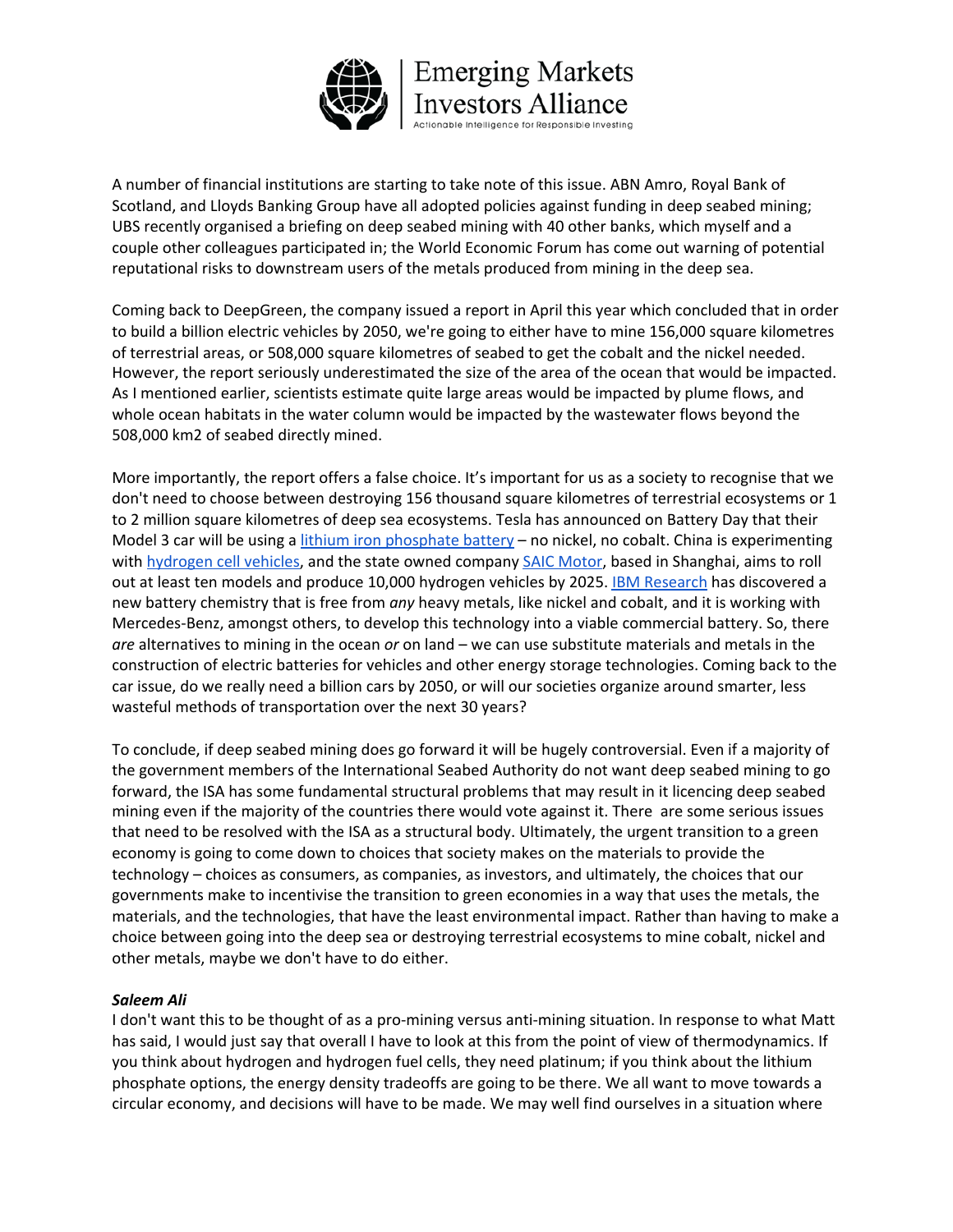

new technologies are developed and the choice is made by society to go the hydrogen route – so we may not need as many batteries that require oceanic minerals. However, we are currently not in this situation. There is very vast infrastructure set up to try and explore these prospects, and there are lots of checks and balances along the way, which I think the NGO community should engage with further. It may well be that a particular project does not pass all those checks and balances to commence – that's how we should go about looking at this situation. With regard to some of the papers Matt has cited and the consensus in the ocean science community, my concern is that we parochialize this issue. Those scientists who are writing some of these papers are indeed phenomenal ocean scientists, but any such analysis has to be located in comparison. I wish there was an option where we didn't have to disturb any ecosystem, but we just need to consider it in that light, and that's what we're trying to do – look at the situation comparatively. It may well be that some of the results of this comparative analysis conclude that oceanic mining is not a good idea in certain situations, but let's have that analysis proceed. I'm not here to champion a particular sector, I'm just here to look at it from a systems perspective at the planetary level.

#### *Andrew Howell*

A question from the chat relates to the fact that a lot less is known about the oceanic floor and the ramifications of mining it than is known about terrestrial mining.

#### *Dr Saleem Ali*

I don't think that is accurate. Oceanic exploration has been going on for several decades, there have been numerous amounts of sampling. My concern is with the NGO community, whom I have immense admiration for. They're going down the same route as the GMO activism, the anti-nuclear activism. Consider anti-nuclear activism in the 60s, where an emotional investment in activism that was, yes, backed by some scientists, led to a situation where the safest kind of nuclear technology to be developed that could've potentially solved some climate change was priced out.

#### *Andrew Howell*

Matt, you might respond to that as well as a question over whether there are some conditions under which you would reconsider your opposition to Deep Sea Mining?

### *Matthew Gianni*

We're calling for a moratorium, not a ban, although some of the organisations that are part of the coalition are calling for a ban on seabed mining. We've identified a set of conditions. For example, we need to know much more about the areas that are targeted for mining. The reality is that very little of the Clarion-Clipperton Zone has been studied – something like half of the specimens from the Clarion-Clipperton Zone are species that have never been discovered before, they are so called 'singletons'. They don't know whether that's because the sampling has been so limited in that area, or because these really are rare species, or species that only exist in one place; we need to know a lot more before we can make informed decisions about whether the mining can go forward in the deep ocean and under what conditions. The head of the JPI Oceans MiningImpact2 Project, which is the largest project of its kind looking at the potential impacts of deep seabed mining in that area -- the Clarion Clipperton Zone -- has said we may need at least another ten to twenty years before we can have enough information to determine what the environmental impacts and ecosystem impacts of mining in this area will be.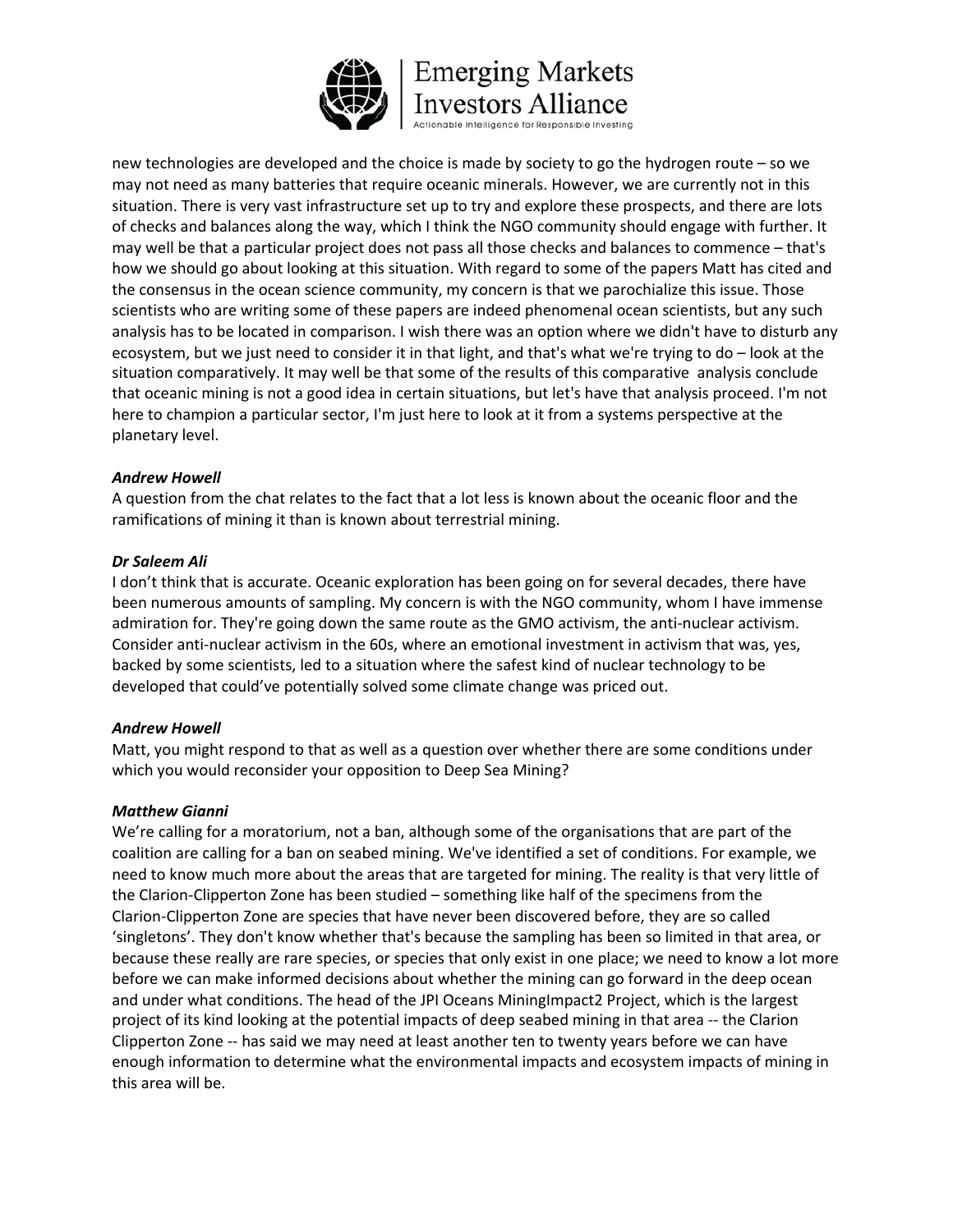

A second condition for us is reform of the International Seabed Authority (ISA). This is a body where, if the Legal and Technical Commission of the ISA – a group of thirty people that are nominated and elected by the thirty-six member countries of the Council of the ISA – recommends handing out a commercial mining licence, it's virtually impossible for governments to prevent that from happening, even if the member governments were opposed. The voting structure of the ISA needs a supermajority of governments to reject a recommendation of the LTC, and even there, as few as three countries on the Council of the ISA can block the council from blocking a recommendation to give a company a licence.

Third, there's this thing called the two year rule, which DeepGreen is threatening to trigger. This rule basically means that, if there aren't any regulations in place and a company wants to mine, it can get the country that sponsors the company at the ISA – like Nauru, which sponsors DeepGreen and has been contemplating this – to trigger this rule. That means that the ISA either has to complete and adopt the rules in two years, or the company can become licenced anyway, even if the regulations aren't complete. It's a way to short circuit or circumvent the process before regulations can be developed that are sufficient to ensure that any sort of mining activity does not damage the environment.

#### *Andrew Howell*

I would like to give Saleem a chance to respond to that point on the ISA. Saleem, are you comfortable with this regulatory regime, or do you believe institutional reform is needed before proceeding full speed ahead?

#### *Saleem Ali*

I think many of the criticisms from the NGOs on reform of the ISA are valid, and they should be engaged – I'm all for constructive engagement and reform. Keep in mind, however, we do not have an equivalent entity for terrestrial mining. There's no global governance mechanism for terrestrial mining; it's often a race to the bottom. The countries which have the least regulations are where the mining companies often prefer to go – so you have to keep that in perspective. Despite many resolutions at the UN environment assembly and calls for some international governance mechanism for terrestrial mining, we don't have one: it's all voluntary certification systems, some which are very good, like IRMA. So this is a challenge. Ultimately, I'm in favour of engaging in reform of ISA where appropriate.

#### *Andrew Howell*

Unfortunately, we've run out of time, although there's clearly a lot more to say on this topic. Thanks Saleem and Matt, and thank you everyone for attending.



#### TERMS AND CONDITIONS

Emerging Markets Investors Alliance, Inc. and its members, officers, directors, employees, agents, representatives, suppliers and service providers (collectively, the "Alliance") provide this material (the "Materials") for informational purposes only. Use of and access to the Materials is subject to these terms of use.

#### NO INVESTMENT ADVICE

The Materials are for informational purposes only, you should not construe any such information or other material as legal, tax, investment, financial, or other advice. All Materials consist of information of a general nature and do not address the circumstances of any particular individual or entity. Nothing in the Materials constitutes professional and/or financial advice, nor does any information in the Materials constitute a comprehensive or complete statement of the matters discussed or the